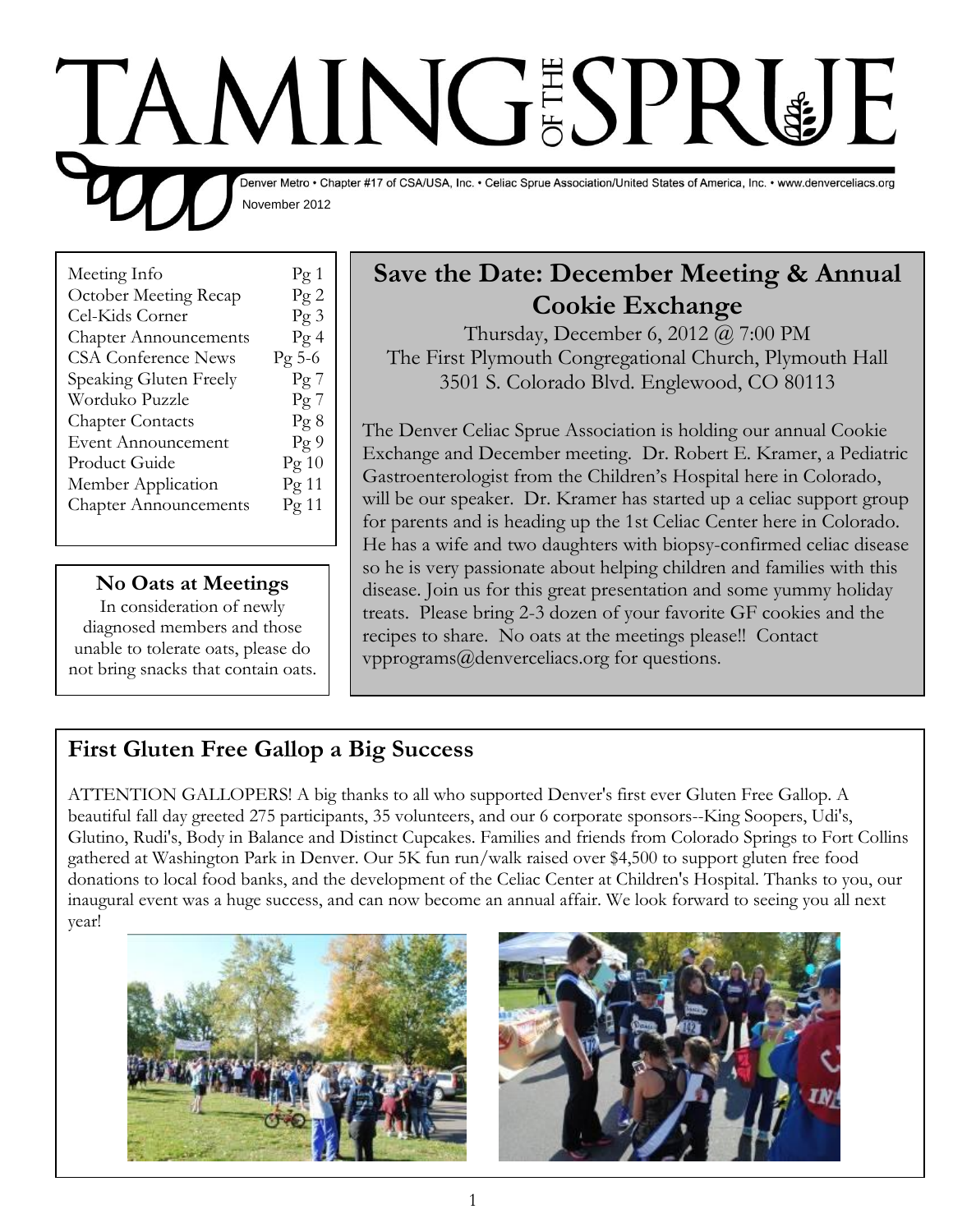## **October Chapter Meeting Recap**

*By Erik Johnson*



With clinical manifestations that can extend well beyond classic gastrointestinal issues, it is always interesting to hear how healthcare practitioners are identifying new ways to diagnose Celiac Disease. After all, each of us probably has our own unique story about how we found out about this condition. For some of us, it may have seemed like an eternity before we found the right person that helped us make that first step toward discovery. As we learned from our guest speaker at the October chapter meeting, however, the newly diagnosed might now be getting help in the most unlikely place - the dentist chair.

Dr. Ted Malahias, a dentist from Connecticut and keynote speaker at the 2011 National CSA Convention, explained at our chapter meeting how dentists and other health care providers are beginning to identify people who may have Celiac Disease by patterns in their oral health. Dental enamel problems stemming from Celiac Disease may involve permanent dentition and include tooth discoloration—white, yellow, or brown spots on the teeth—poor enamel formation, pitting or banding of teeth, and mottled or translucent-looking teeth. Other symptoms also include chronic dry mouth, frequent aphthous ulcers (canker sores), and atrophic glossitis (a condition characterized by a red, smooth, and shiny tongue). While some of these imperfections often resemble defects that stem from childhood illness or too much fluoride, trained health care practitioners can now find enough evidence in someone's dental health to suggest a follow-up trip to the gastroenterologist.

For those of us that are already diagnosed, Dr. Malahias says that it is important to tell your dentist about your condition at your next visit. Although most dental products are gluten free and are also labeled to reflect other possible food allergies, it is important for your dentist to review this information and let you know that everything is safe. It also does not hurt to ask if your dentist is trained to identify these Celiac patterns and/or for you to ask these questions when researching a new dentist. For home use, Dr. Malahias presented a quick list of familiar dental products (among many) that are gluten free: Aquafresh, Crest, Colgate, Sensodyne, and Biotene products (\*as always, please contact the manufacturer of your dental products if you have any concerns).

Take an extra moment when you brush your teeth tonight to see if you have any of the conditions listed above. If you are anything like me, you can also check all family members and friends too. Did you find anything on them? Are they experiencing any issues that might relate to Celiac Disease? If so, maybe a trip to the dentist isn't the only thing that is overdue.

## **Worried About Wine?**

*By Karen Cranford*

There's been a long, on-going discussion about wine possibly being cross-contaminated by gluten if it was fermented in barrels sealed with wheat paste. Worry no more! First, the Tobacco Tax and Trade Bureau only allows wine that is labeled gluten free to be labeled that way if it was aged using a barrel alternative. Many wineries still use oak barrels, but many others use barrel alternatives. Secondly, it is not the staves of the barrels that use the paste, but the barrel heads; and the amount used for that is minimal. Tricia Thompson of the Gluten Free Watchdog, tested two wines from a winery that spent the most time in wheat-sealed barrels. She tested each wine four times with 2 different R5 Elisa tests. Both tests came back with the lowest possible results for both tests meaning that wine aged in wheatglue-sealed oak barrels contains less gluten than is currently capable of testing for. If you are still having reactions, some wines contain sulfites which can cause responses in those who are sensitive to sulfites. For more details go to: http://www.glutenfreedietitian.com/newsletter/2012/10/10/gluten-content-of-wine-aged-in-oak-barrels-sealedwith-wheat-paste/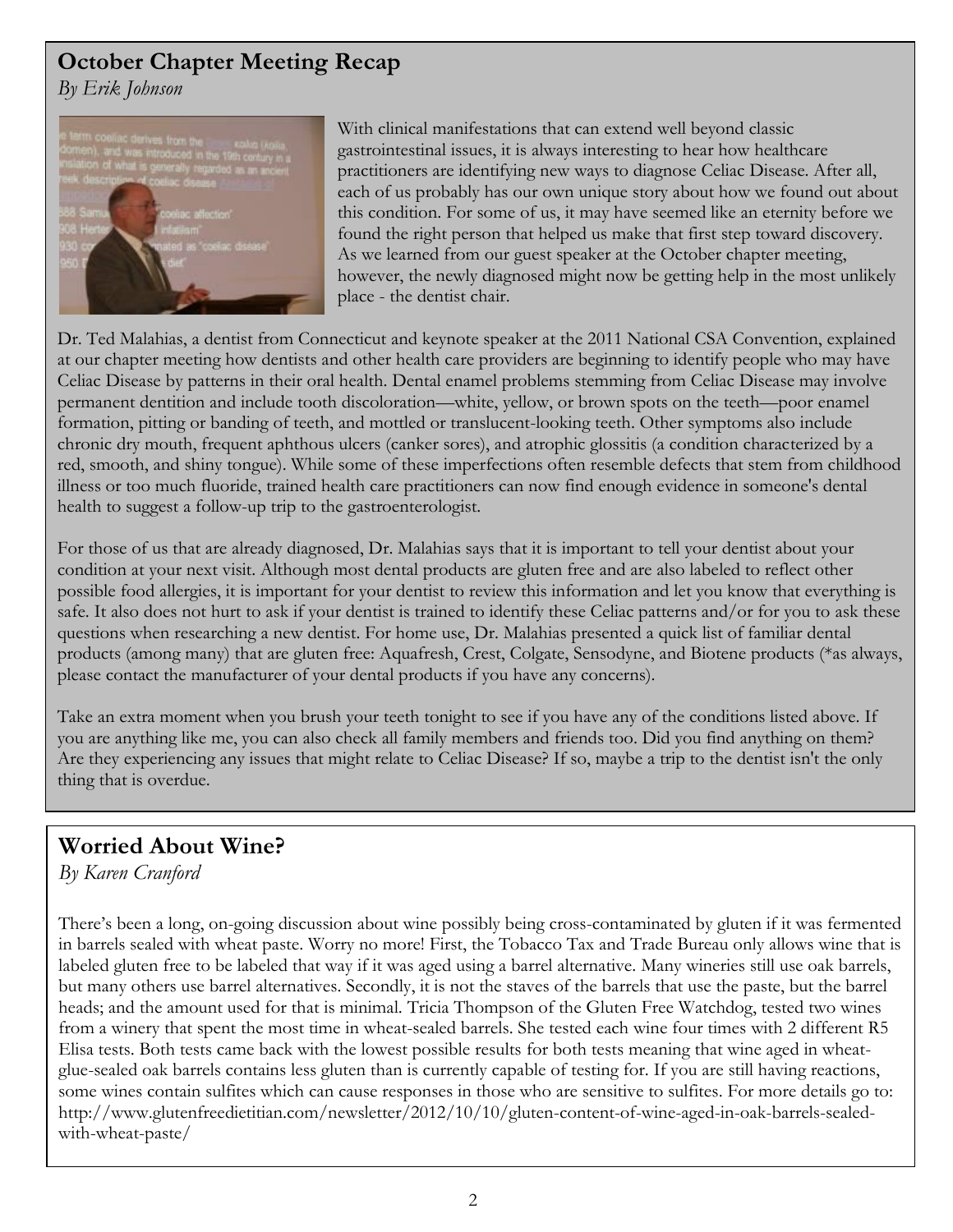

*Cel-Kids Network provides children and youth opportunities to meet and share experiences with others of their age-group who are also living with celiac disease and/or dermatitis herpetiformis.*

*Being a part of CSA's Cel-Kids Network allows youth to meet others who know how they feel. Along with gettogethers, they learn important things about staying healthy and living confidently every day. It's nice to know that they are not alone in the world with this weird-sounding disease and can't eat the same foods as their friends.*

# **Cel-Kids and Cel-Teens Updates**

#### UPCOMING EVENTS (Dates TBD)

- Holiday Party- December, 2012
- Valentines Party- February, 2013
- Easter Egg Hunt-April, 2013
- Gluten Free Picnic, June 2013
- Gluten Free Fair- August 2013

#### CALLING ALL CEL-TEENS

Let's get together and jump! Jumpoline on November 18th from 2pm to 4pm. Please RSVP at [celteens@denverceliac.org.](mailto:celteens@denverceliac.org) Hope you all had a great Halloween and look forward to seeing you at Jumpoline!

## **Gluten Free Holiday Cooking Class Cel-Kids and Cel-Teens**

| When:  | Saturday, December 22, 10 am-12pm                                                         |   |
|--------|-------------------------------------------------------------------------------------------|---|
| Where: | 10955 E. Exposition Ave, Aurora, CO 80012                                                 |   |
| Ages:  | 7- 17                                                                                     | ۰ |
| Cost:  | \$20 for members and \$27 for non-members                                                 |   |
|        | Please mail your check to Maria Brotherston                                               |   |
|        | 13317 E. Carolina Place, Aurora, CO 80012                                                 |   |
|        | Check made out to "City of Aurora" Re: Cel-Kids cooking class                             |   |
| What:  | Children will be making: Brownies, Christmas Cookies, Chewy Hazelnut Meringues and Almond |   |
|        | Citrus Biscotti                                                                           |   |

Reservations and Payment by: Dec. 1, 2012

You are welcome to drop off your child or wait at the recreation center. Due to space, parents will not be able to participate with their child. Space is limited to 15 children. Three adults will be there to supervise plus the chef. To make reservations please contact Maria at 303-915-9756 or Heidi at 303-503-6166, or you can send us an email at [celkidscolorado@yahoo.com.](mailto:celkidscolorado@yahoo.com) Please do not send reservation and payment until space is confirmed. Thanks!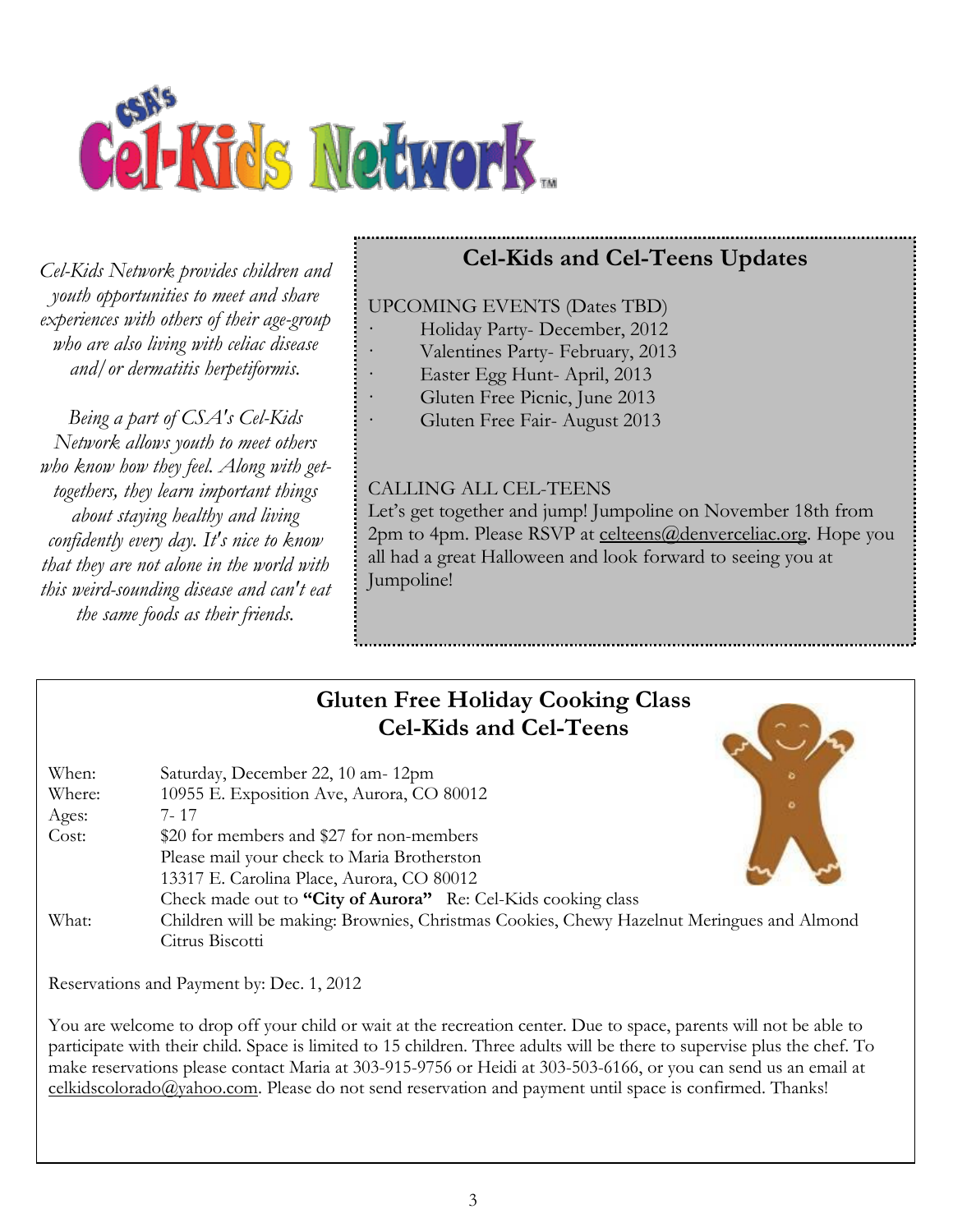## **Denver CSA Announcements**

#### NEWSLETTER EDITOR(S) NEEDED

Our current editor will be stepping down from this important position after the January, 2013 issue! Do you have a passion for writing and attention to grammatical detail, as well as an interest in helping out our celiac community? If so, considering sharing the latest news and issues affecting the GF community with our members through our chapter's bimonthly newsletter. Add your own personal touch and creativity to enhance our newsletter. If you or someone you know may be interested, or maybe you'd like to co-chair it with a friend, please contact: [newsletter@denverceliacs.org.](mailto:newsletter@denverceliacs.org)

#### WELCOME NORTHERN COLORADO NEW BOARD MEMBERS!

The Northern Colorado CSA Chapter was on the verge of dissolving their chapter due to a lack of volunteers offering to fill board positions. Fortunately, four individuals have stepped up to take over the helm and we at the Denver CSA Chapter want to welcome Dr. Audrey Tool, Carole George, Mark Reinhardt and Mark Reid. We know those in that area's celiac community are grateful to have the group continue. Thanks for your service!

#### FEBRUARY 2013 – BREAKFAST FOR DINNER

If you love breakfast, don't miss our February 2013 chapter meetings. We have two nights out planned in February where we will meet and enjoy some breakfast for dinner at breakfast locations in the metro area. See your January 2013 newsletter for all the details on how to RSVP for these events.





Our delicious gluten-free rolls are perfect for sharing at dinner with family and friends. They are so good, no one will know they are gluten free.

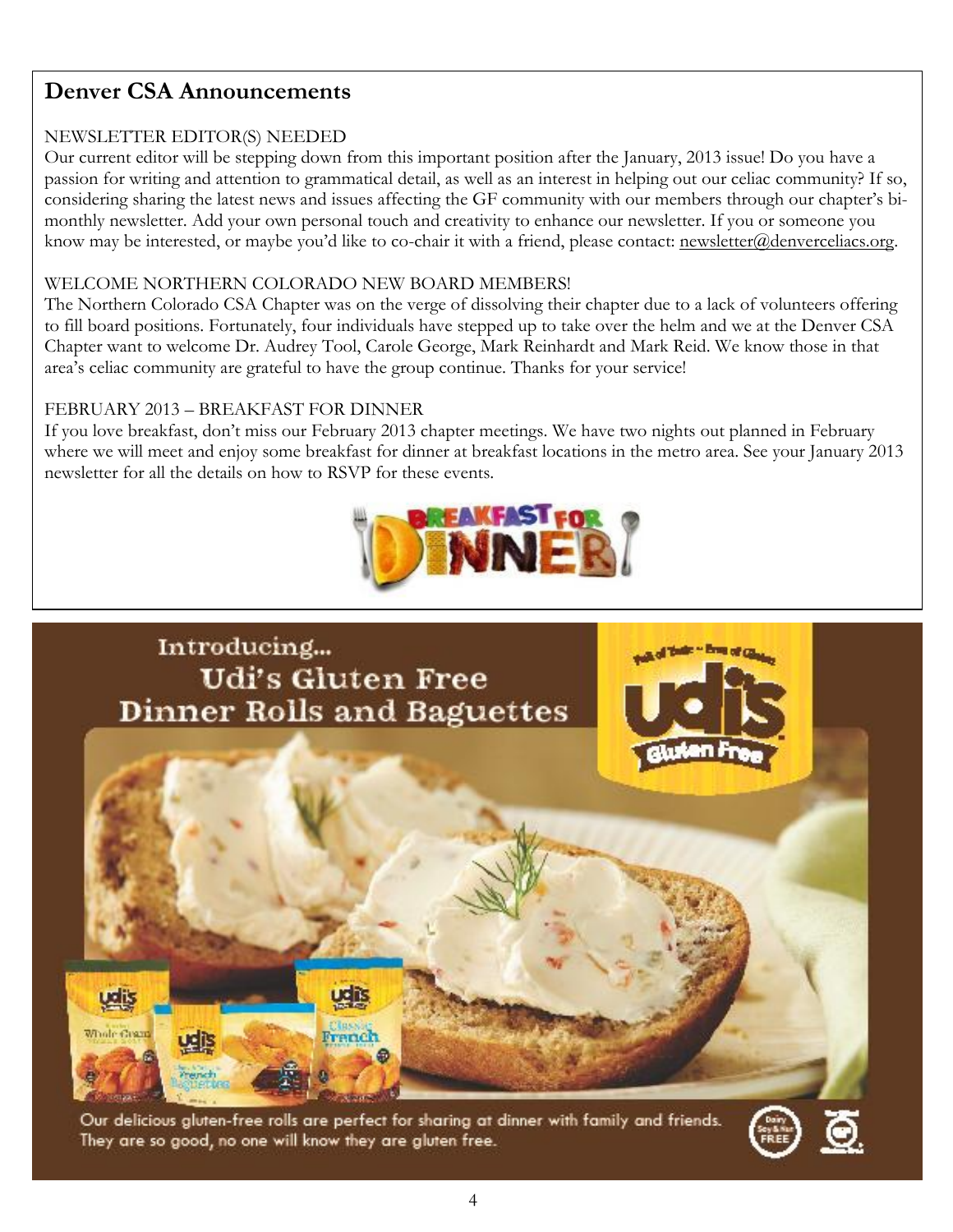## **News from the National Celiac Sprue Association Conference in Long Island, New York**

*By Karen Cranford*





**Dr. Amy DeFelice** spoke on "Pediatric Celiac Disease-What is New?" and talked about what to look for in kids outside of the usual/common intestinal symptoms. The first most common 'extra-intestinal symptom' is iron deficiency. The second most common symptom—again, other than intestinal problems—is short stature. The third most common symptom in this discussion is prolonged puberty and that is then followed by Diabetes Type I and Thyroid Disease.

**Janet Rinehart**, former national CSA President and a seasoned traveler, spoke on "Traveling the World Gluten Free". While she mentioned that no special meals are available on domestic flights, gluten free meals are generally available when traveling internationally.

Request this when you make your reservations. Reconfirm your special meal at least 3 days in advance, as well as the day you leave, at the gate and with a flight attendant in your section. If taking a cruise, inform the cruise line at the time of your reservation that you have medically-prescribed dietary restrictions. Talk with a customer service rep—a real person—about your diet in advance. The day of boarding, make an appointment with the Restaurant Manager and/or chef to discuss the gf options. For large cruises, it's safest to eat in the main dining room at your assigned table where the waiters are aware of your dietary restrictions and have access to gf foods at every meal.

Very helpful is to take translated restaurant cards where ever you travel outside of the USA. Glutenfreepassport.com has free translated cards in many languages. Also, the resource "No Thanks, I'm Allergic" has translated allergen details for allergies to nuts, gluten and lactose in 37 different languages and is available on [www.amazon.com.](http://www.amazon.com/)

Another great tip is to take foil or vacuum-packed pkgs. of tuna, chicken or salmon to have with you in case you have a problem getting a gf meal. These can then be put on top of a salad or eaten with fruit and you at least get some protein. She also suggests always taking a converter plug. And toaster bags allow you to put your bread in them and use in a regular toaster without getting cross contaminated by crumbs. These can be found at [www.csaceliacs.com](http://www.csaceliacs.com/) or [www.amazon.com.](http://www.amazon.com/)



**Mrs. Alaska International 2012, Brandy Wendler**, RN, MSN, ACNP-BC spoke on "A Heart Healthy Lifestyle with Celiac Disease". Denver CSA Chapter President, and former Miss Colorado, Karen Cranford caught up with Brandy Wendler who not only has celiac disease and promotes it as her platform issue, but is a cardiac nurse as well. She says 1 in 3 people die of heart disease…and heart disease is the largest cause of death among those with celiac disease!

Her biggest point was telling us that while the general population has a 33% risk factor for heart disease, those with celiac disease not adhering strictly to a gluten free diet, have a 66% increased risk because of the on-going inflammation caused in the body by ingesting gluten. Once gluten free, the risk returns to that of the general population. The different cardiovascular issues typically associated with celiac disease include: Myocarditis, Atrial Fibrillation, Coronary Artery Disease, Cardiomyopathy, Anema, Ischemic Heart Disease, and Pericarditis.

Brandy recommends that a "Heart Healthy" diet include: high fiber, good fats (low saturated fats, low cholesterol), lower calories, lots of FRESH fruits, vegetables and lean meat, and low sodium. She says dairy, soy, corn and gluten are very inflammatory to everyone which can contribute to heart disease. To minimize your risk factors, Brandy says keep an eye on your weight, blood pressure, cholesterol and diet.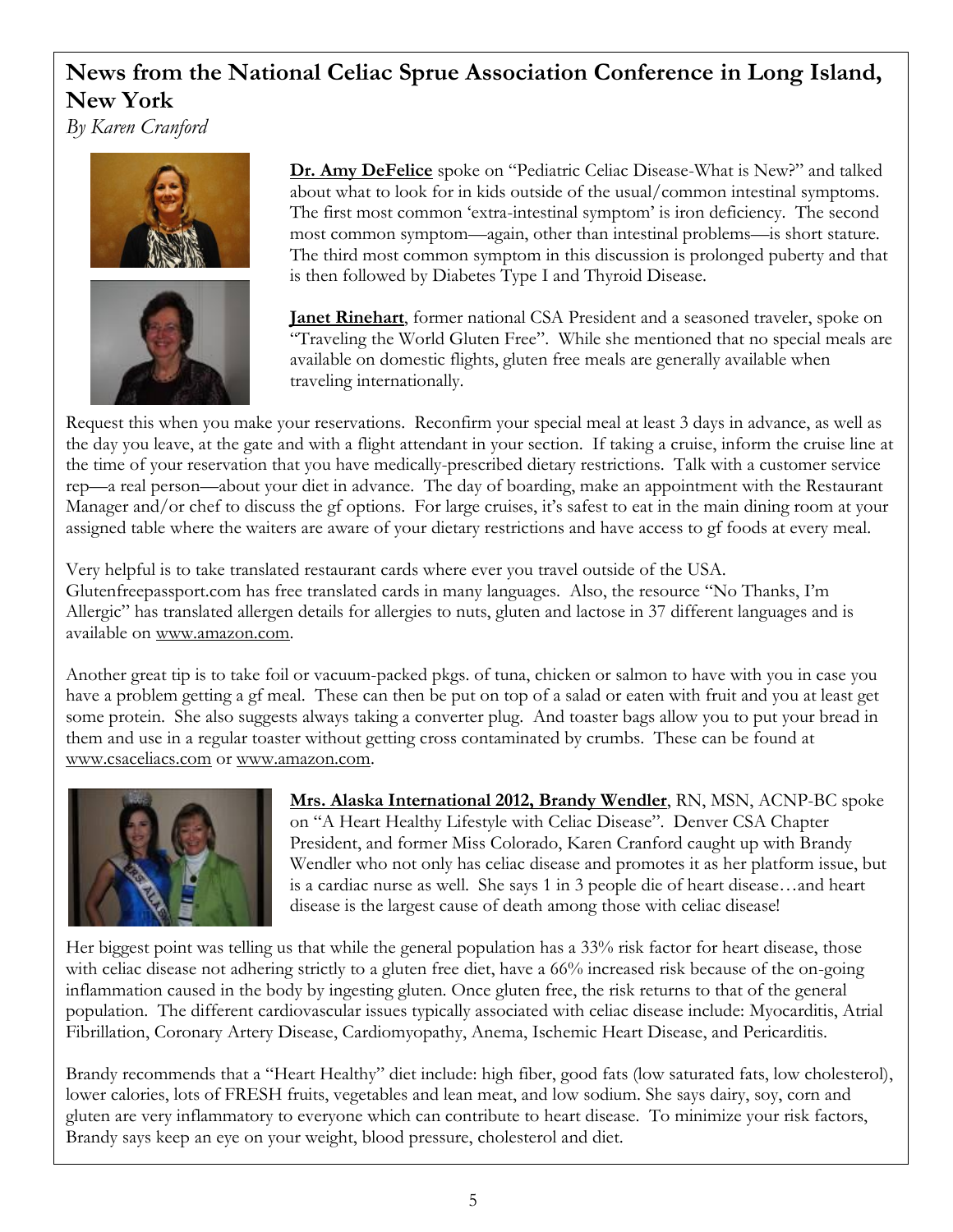## **CSA Conference News Continued**



**Elena Torsiello** has authored a children's book titled "Willie Villie Meets Casey Kramps in Sprueville". The book is dedicated to children diagnosed with celiac disease, their parents, family members and her husband. Casey lives in Sprueville and receives a visit from Willie Villie from Spruton. Willie helps Casey understand the gluten free diet and even has a Villi Zapper Viewer (VZV) which would certainly be handy for all of us!!! If you have a little member of Sprueville you'd like to get this for, contact Xlibris Corporation, 1-888-795-4274 or go to [www.Xlibris.com](http://www.xlibris.com/) or [Orders@Xlibris.com](mailto:Orders@Xlibris.com) or [orderbook@willievillie.com.](mailto:orderbook@willievillie.com)

#### **GREAT VENDORS** at the conference:

- **- Bare Naked Bakery & Café** [\(www.BareNakedBakery.com\)](http://www.barenakedbakery.com/) from Bellmore, NY had all kinds of bagels and breads, NYC Soft Pretzels, Black & White Cookies, Crumb Cakes, and Rainbow Cookies, just to name a few…516-809-7370.
- **- Gluten Free Baked Goods** [\(www.GlutenFreeBakedGoods.com\)](http://www.glutenfreebakedgoods.com/) of Amherst, NY had a raspberry coffee cake just like I remembered. They also had great breads, brownies, cakes, fruit rings, donuts and pizza…716-839-0871.
- **- Aleia's** [\(www.aleias.com\)](http://www.aleias.com/) from Branford, CT is best known for their award-winning Almond Horn Cookies, but their macaroons were also great. And they have breads, bread crumbs, croutons, real panko (gf of course) and stuffings…203-488-5556.
- **- Get Fresh Bakehouse** [\(www.getfreshbakehouse.com\)](http://www.getfreshbakehouse.com/) of Fairfield, NJ provided a packaged brownie for our sack lunch that was so decadent and mouth watering that it tasted like more! "A rich brownie with a smooth cake-y texture highlighted by white & semi-sweet chocolate chips" is what it says on the package…855-GETFRESH or 855-438-3774.

**NEXT YEAR'S CONFERENCE** will be a part of the International Symposium on Celiac Disease—a great chance to attend an international event here in the USA.

#### **15th ICDS Congress**

September 22-25, 2013 **Host:** The University of Chicago Celiac Disease Center **Venue**: Sheraton Chicago Hotel & Towers 301 East North Water Street, Chicago, IL

**Registration Fee for the Clinical Forum Before April 1, 2013** \$299 covers conference materials, sessions, breakfasts, breaks, and lunches. The early discount price is good until April 13, 2013. Website: [www.icds2013.org](http://www.icds2013.org/) General inquiries: [icds2013@vista-fr.com](mailto:icds2013@vista-fr.com) Registration: [registration.icds2013@vista-fr.com](mailto:registration.icds2013@vista-fr.com) Housing: [housing.icds2013@vista-fr.com](mailto:housing.icds2013@vista-fr.com)

The ICDS will present two distinct forum tracks:

The **Scientific Forum** is for physician scientists, physicians, and scientists as well as fellows and researchers focused on CD and gluten-related disorders.

The **Clinical Forum** is for registered dietitians, nurse practitioners, support group leaders and members, alternative practitioners, advocates, nurses, and those living with CD and gluten-related disorders.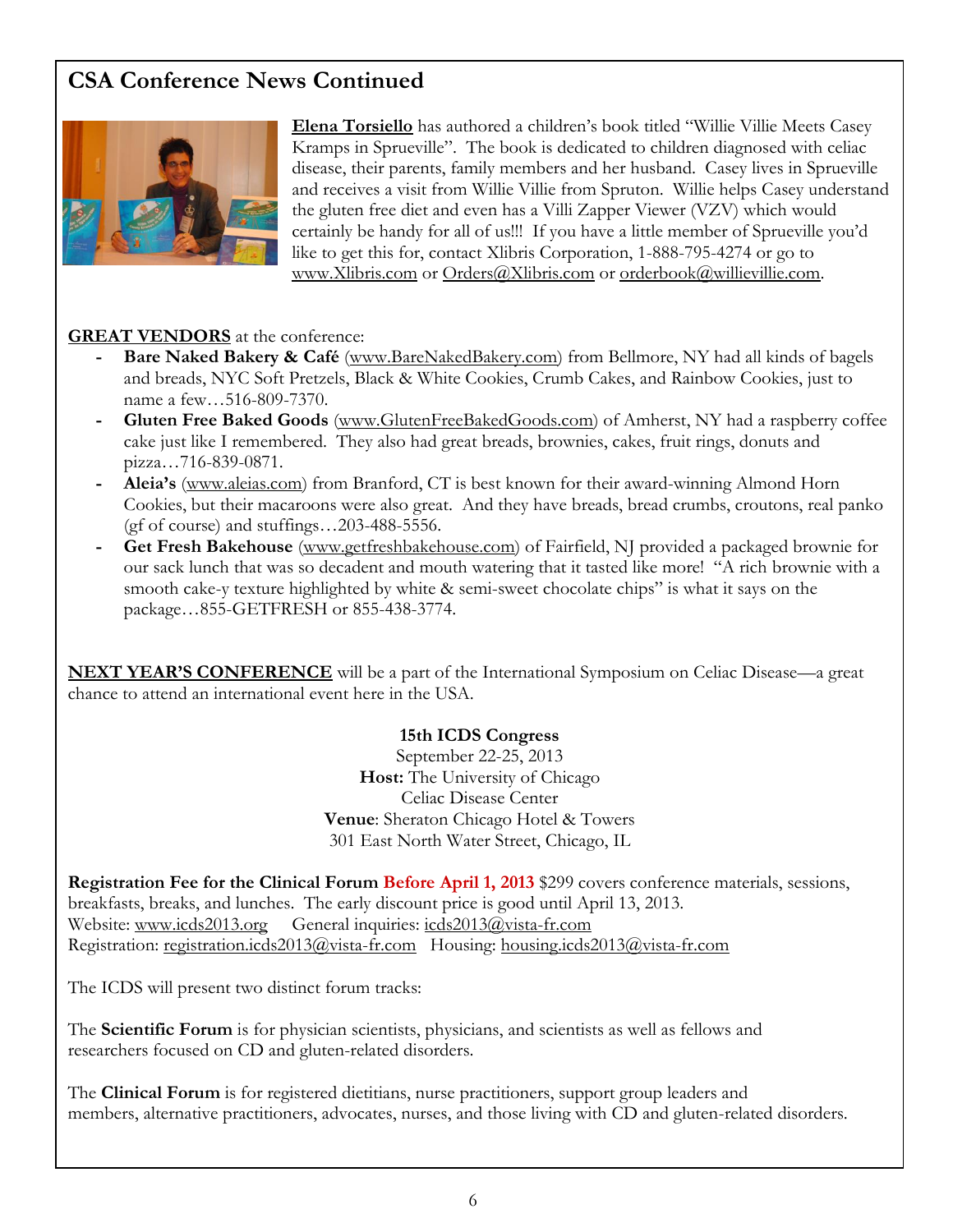# **Speaking Gluten Freely**

A very special thank you to Debbie Knapp of Vitamin Cottage and our contributing members for providing the invaluable GF information below to our members.

#### **Please remember to read labels - even on products that you are familiar with! Products may not remain gluten free and ingredients statements and manufacturer disclaimers can change at any time.**

- Applegate Farms now has GF Corn Dogs.
- Arrowhead Mills brown rice flour can be purchased in 4 lb bags; a Sprouted Corn Flakes cereal is also available.
- Bella GF, a Denver company, has several baking mixes.
- Cappello's grain-free pasta is made with Almond flour. Their lasagna noodles can be found in the cooler.
- Celifbr bouillon cubes are all GF and vegetarian.
- Feel Good Foods dumplings and eggrolls are in the freezer.

- Glutenfreeda's two new frozen burrito flavors are Chicken Chipotle and Pork Verde. More flavors of instant oatmeal are Cranberry and Strawberry.

- Glutino's new items include: Baked Potato Crisps (like chips), crackers (like a Wheat Thins square) in Rosemary Olive Oil and Sea Salt, Brown Rice pasta (which supposedly cooks up better than Tinkyada), Glazed Donuts and Genius breads – soft sandwich slices in Cinnamon Raisin and Seeded Bread.

- Le Pain Des Fleurs crackers/crispbreads are made from Buckwheat, Chestnut and Quinoa flour.

- Pastariso GF pasta low in sodium Mac 'n Cheese cups.
- Pie in the Sky has GF pumpkin slices.
- Simply Organic baking mixes include Cranberry and Pumpkin Bread nice for the holidays.
- Smart Grain has GF breadcrumbs, croutons and stuffing mix, pricey but multigrain.

- Udi's Gluten Free Foods' (recently purchased by Smart Balance) new products are Double Vanilla muffins (almost like a cupcake), Everything Bagels, Mighty Bagels, French Baguettes and Harvest Crunch Muffins.

# **Wordoku Puzzle**

*By Angie Roz*

|                         | I |                |   | L |    | Ρ |   |
|-------------------------|---|----------------|---|---|----|---|---|
| S                       |   |                | Α |   | R  | L |   |
| $\overline{\mathbf{c}}$ |   | R              | I |   | E  |   | U |
| E                       |   | R <sub>S</sub> | P | C |    |   |   |
| L                       | P |                |   |   |    | S | R |
|                         |   |                | L | R | ∣P | C | E |
| ı                       |   | L              |   | E | S  |   | Ρ |
|                         | S | U              |   | Ρ |    |   | A |
|                         | Α |                | S |   |    | U |   |

Dear Puzzle Solver,

Wordoku is a type of Sudoku puzzle in which letters replace the numbers 1 through 9. As you solve the puzzle in the usual manner (so that each row across, each column down, and each small 9-box square contains each of the 9 letters), you'll have solved for the remaining shaded letters in the overall grid.

Now unscramble those eleven letters to solve the "secret" words related to our gluten-free community.

\_\_\_ \_\_\_ \_\_\_ \_\_\_ \_\_\_ \_\_\_ \_\_\_ \_\_\_ \_\_\_ \_\_\_ \_\_\_

The answer will be published in our January newsletter.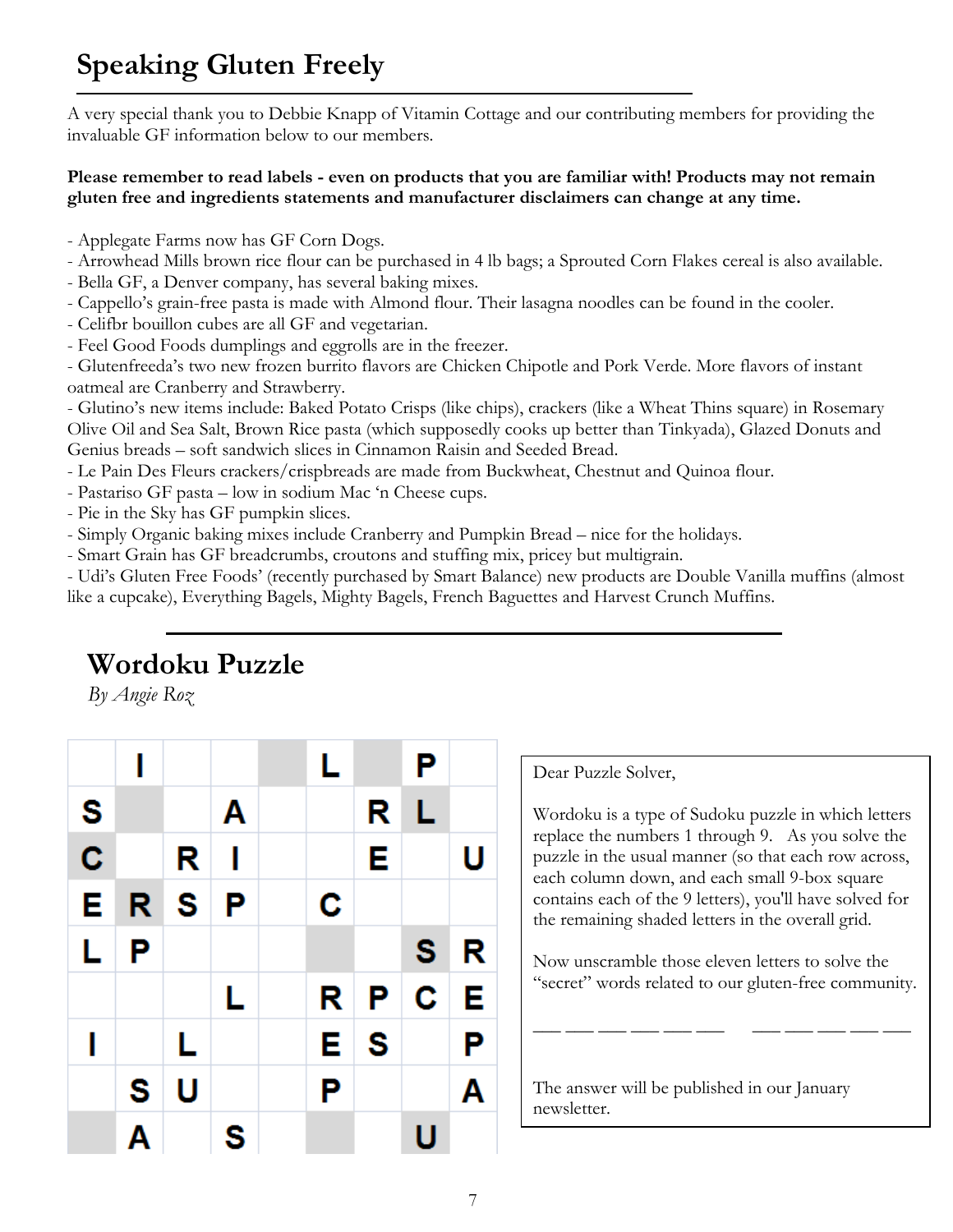# **Chapter Board Members & Neighborhood Resource Contacts**

**President - Karen Cranford**  (303) 979-8094 president@denverceliacs.org

**Vice President, Programs - Katie Uhlenbrock** (303) 819-5531 vpprograms@denverceliacs.org

**Vice President, Membership - Jerrine Hicks** (303) 688-1327 vpmembership@denverceliacs.org

**Treasurer - Kathy Craig** (303) 480-9347 treasurer@denverceliacs.org

**Secretary – Jennifer Slack** (303) 550-5983 jenn.slack@foodallergytherapist.com **Newsletter & Facebook – Susannah Faulkner** (814) 464-4621 newsletter@denverceliacs.org

**Dietitian – Diane Moyer**  (720) 560-3734 dietitian@denverceliacs.org

**Cel-Kids Network - Maria Brotherston & Heidi Lyster** (303) 915-9756 (303) 503-6166 celkids@denverceliacs.org

**Cel-Teens Network - Denise Geiger** (720) 427-0774 celteens@denverceliacs.org

**Database Manager – Angie Roz** (303) 667-9462 database@denverceliacs.org

**Webmaster – Kurt Fulwider** (303) 734-4657 webmaster@denverceliacs.org

**Past President – Gina Meagher**  (303) 279-9382 gmeagher@q.com

**Mail Order Coordinator – Don Smith** (303) 794-7258 donsmith6834@comcast.net

**Product List Manager – Bonnie Atherton** (303) 756-8970 productlist@denverceliacs.org

**Gluten Free Gallop (Celiac Walk) - Steve and Kelly Moran** glutenfreegallop@denverceliacs.org

Below are the resource contacts in neighborhood areas in the Denver-Metro area. If you have questions or are not sure which area corresponds with your neighborhood, please contact Jerrine Hicks at 303-688-1327 or email Jerrine at **vpmembership@denverceliacs.org**.

| Denver City and County                                                      | Laura Determan<br>Susannah Faulkner                 | $(303)$ 757-3982<br>$(814)$ 464-4621 | $lddet(a)$ msn.com<br>susannah.faulkner@gmail.com |
|-----------------------------------------------------------------------------|-----------------------------------------------------|--------------------------------------|---------------------------------------------------|
| Westminster, Commerce City,<br>Brighton, Northglenn, Thornton               | Katie Lampkin                                       | $(313)$ 282-7667                     | katelampkin@gmail.com                             |
| Centennial, Greenwood Village,<br>Englewood                                 | Janis Dodson<br>Jean Duane                          | $(303)$ 905-9450<br>$(303)$ 221-0771 | JanisDodson@yahoo.com<br>info@alternativecook.com |
| Lakewood                                                                    | Maryann Jordan                                      | $(303)$ 989-2050                     | majordan9@msn.com                                 |
| Aurora, zips 80231 & 80247                                                  | Maria Brotherston<br>Heidi Lyster                   | $(303)$ 752-0958<br>$(303)$ 503-6166 | maria@brotherston.us<br>blueeyes_80110@yahoo.com  |
| Arvada, Wheat Ridge<br>zips 80021 & 80212                                   | Melissa McLean Jory                                 | $(303) 868 - 7790$                   | Melissa@glutenfreeforgood.com                     |
| Highlands Ranch, Lone Tree,<br>Castle Rock, Parker, Elizabeth,<br>Franktown | Jerrine Hicks                                       | $(303)$ 688-1327                     | jerrine.hicks@gmail.com                           |
| Littleton, Ken Caryl, Roxborough                                            | Joan Van Loozenoord (303) 933-1565<br>Nancy Lindsey | $(303)$ 973-1279                     | jkvanlooz@comcast.net<br>n-lindsey@comcast.net    |
| Golden, Evergreen, Morrison                                                 | Donna DeVisser                                      | $(303)$ 973-4613                     | donnadevisser@msn.com                             |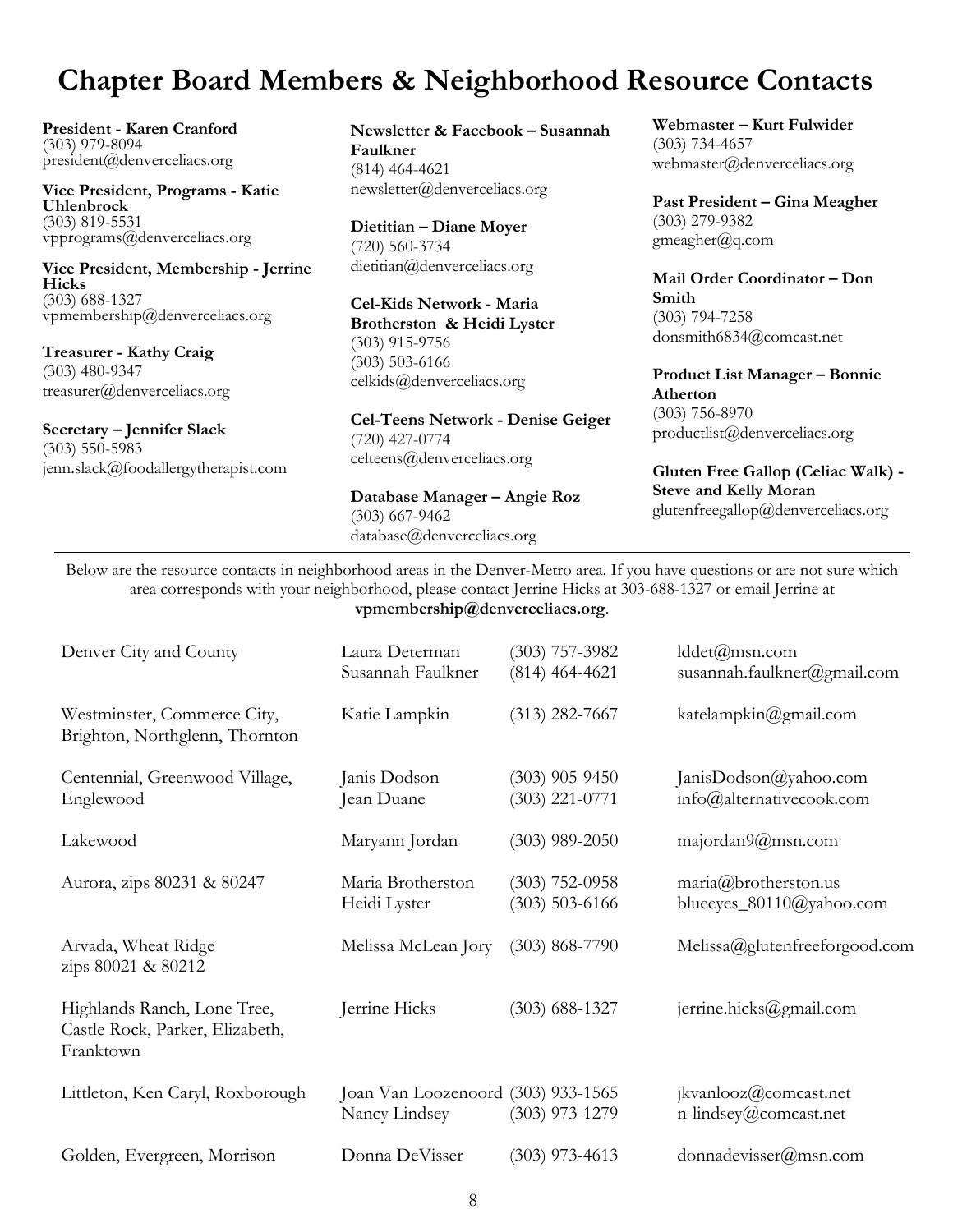## **Raise Your Forks!**

Gluten free living just got more delicious



## **Join us for Neighborhood Nosh!**

Would you like to spend more time with gluten free friends? Would you like to improve your restaurant experience? Come and share a meal and your restaurant experiences with someone who understands you!!!

We will meet once a month at different locations throughout the Denver metro area. Reservations required as space is limited. Each person pays their own tab.

December 10th, 6pm. Indulge Bistro and Wine Bar in Golden. RSVP to Maryann Jordan at [majordan9@msn.ccom](mailto:majordan9@msn.ccom)

January 15th, 6pm. BJ's Restaurant in Aurora. RSVP to Maria Brotherston at [maria@brotherston.us](mailto:maria@brotherston.us)

Note: Restaurants are selected based upon gluten free availability and previous dining experience. Please use your own best judgment when ordering from any restaurant.

Questions? Restaurant recommendations? Contact Jerrine at [vpmembership@denverceliacs.org](mailto:vpmembership@denverceliacs.org)

# Glufen Free, Goodness Loaded



Rudi's Glufen-Free Bakery bread is cerfified @ buf very worthy of your  $\heartsuit$  . Each delicious slice has real Fresh-bread fasfe fo make the whole XX happy, bring a  $\cup$  to your day and add  $\gg$  to your life.

Wholesome ingredients. No artificial ingredients or preservatives. Dairy free. Soft delicious texture.

 $\left($ GF

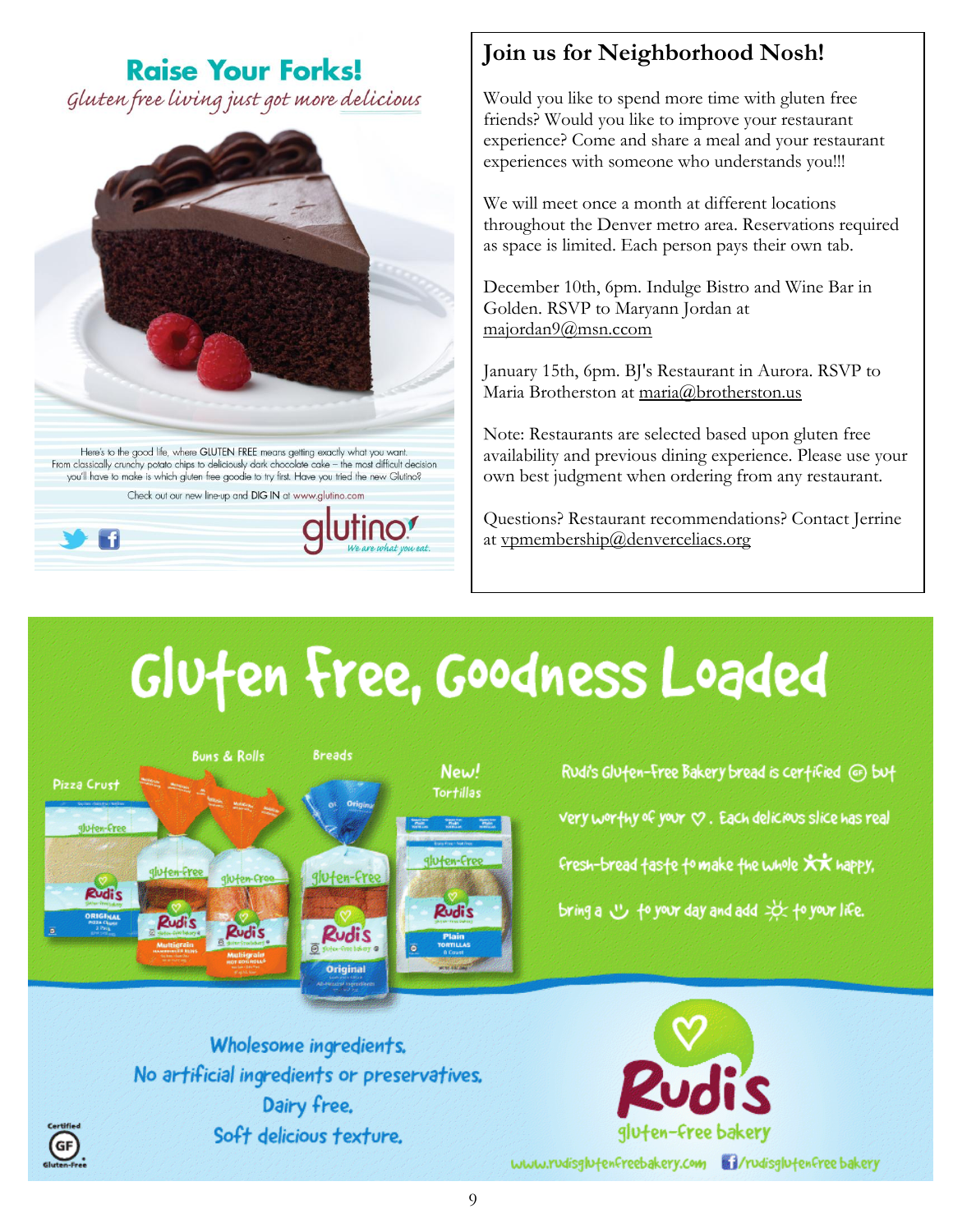# **Gluten Free Food Product Guide**

The 2011 GF Product and Restaurant List is still available. It can be purchased at Chapter Meetings for \$7.00. To have a copy mailed to you, send the form below along with a check made out to Denver Metro Chapter #17 in the amount of \$10.00 (which includes postage) and mail to Don Smith at 3379 Mill Vista Rd., #4116, Highlands Ranch, CO 80129

Our intent is that the Gluten Free Products List will make your grocery shopping, cooking, and snacking easier. It should also eliminate some of the risks to your health caused by "mystery" ingredients. The products have been reported to be gluten free by the companies that manufacture and process them. Keep in mind that, in spite of careful research, we can never guarantee that a product is completely gluten free. This is not a comprehensive listing of all GF products available. Continue to read labels to watch for ingredient changes, and to discover more gluten free foods on your own.

| 2011 Gluten Free Products List Order Form<br>Please include a check made payable to: Denver Metro Chapter #17<br>Mail this form to: Don Smith, 3379 Mill Vista Rd., #4116, Highlands Ranch CO 80129, (303) 794-<br>7258<br>Qty: $\frac{\text{Qt}}{\text{Qt}}$ x \$10.00 (price includes postage) = \$<br>Total                                                                                                                                                                                                            |                                                                                                                                                                                                                                                                                                                                                                                                                                                                                                                                                                                                                                                              |  |  |  |
|---------------------------------------------------------------------------------------------------------------------------------------------------------------------------------------------------------------------------------------------------------------------------------------------------------------------------------------------------------------------------------------------------------------------------------------------------------------------------------------------------------------------------|--------------------------------------------------------------------------------------------------------------------------------------------------------------------------------------------------------------------------------------------------------------------------------------------------------------------------------------------------------------------------------------------------------------------------------------------------------------------------------------------------------------------------------------------------------------------------------------------------------------------------------------------------------------|--|--|--|
| Phone: Phone Phone Phone Phone Phone Phone Phone Phone Phone Phone Phone Phone Phone Phone Phone Phone Phone Phone Phone Phone Phone Phone Phone Phone Phone Phone Phone Phone Phone Phone Phone Phone Phone Phone Phone Phone<br>Name: Name Contract Contract Contract Contract Contract Contract Contract Contract Contract Contract Contract Contract Contract Contract Contract Contract Contract Contract Contract Contract Contract Contract Contract Cont<br>Address: <u>Address</u><br>State: <u>Zip</u><br>City: |                                                                                                                                                                                                                                                                                                                                                                                                                                                                                                                                                                                                                                                              |  |  |  |
| Gluten Free Holiday Baking in<br>Aurora<br>Tuesday Nov. 13, 6:30-9:30 p.m.<br>Kitchen on the Green<br>\$46 Aurora Resident \$60 Non-Resident<br>Ages 15-Adult<br>Instructor: Gigia Kolouch<br>Call 303-326-8630 to register<br>10955 East Exposition Ave<br>City of Aurora Parks, Recreation & Open Space,<br>Aurora CO 80012<br>auroragov.org/cooking<br>"Encouraging active lifestyles and creating healthy environments<br>for people, nature and community"                                                           | <b>New Books on Celiac and Gluten</b><br>Intolerance<br>The Gluten Free Edge, co-authored by Peter Bronski,<br>award-winning writer and endurance athlete, and<br>Denver's own Melissa McLean Jory, MNT. It's a<br>'nutrition and training guide for peak athletic<br>performance and an active gluten-free life".<br>Info: www.glutenfreeforgood.com.<br>Gluten: ZERO Global by Dr. Rodney Ford of New<br>Zealand whose major area of interest is the relationship<br>between your food and your health-good and bad.<br>Dr. Ford has been a guest speaker here in Denver for<br>our chapter.<br>Info: www.GlutenZeroGlobal.com or<br>www.drrodneyford.com. |  |  |  |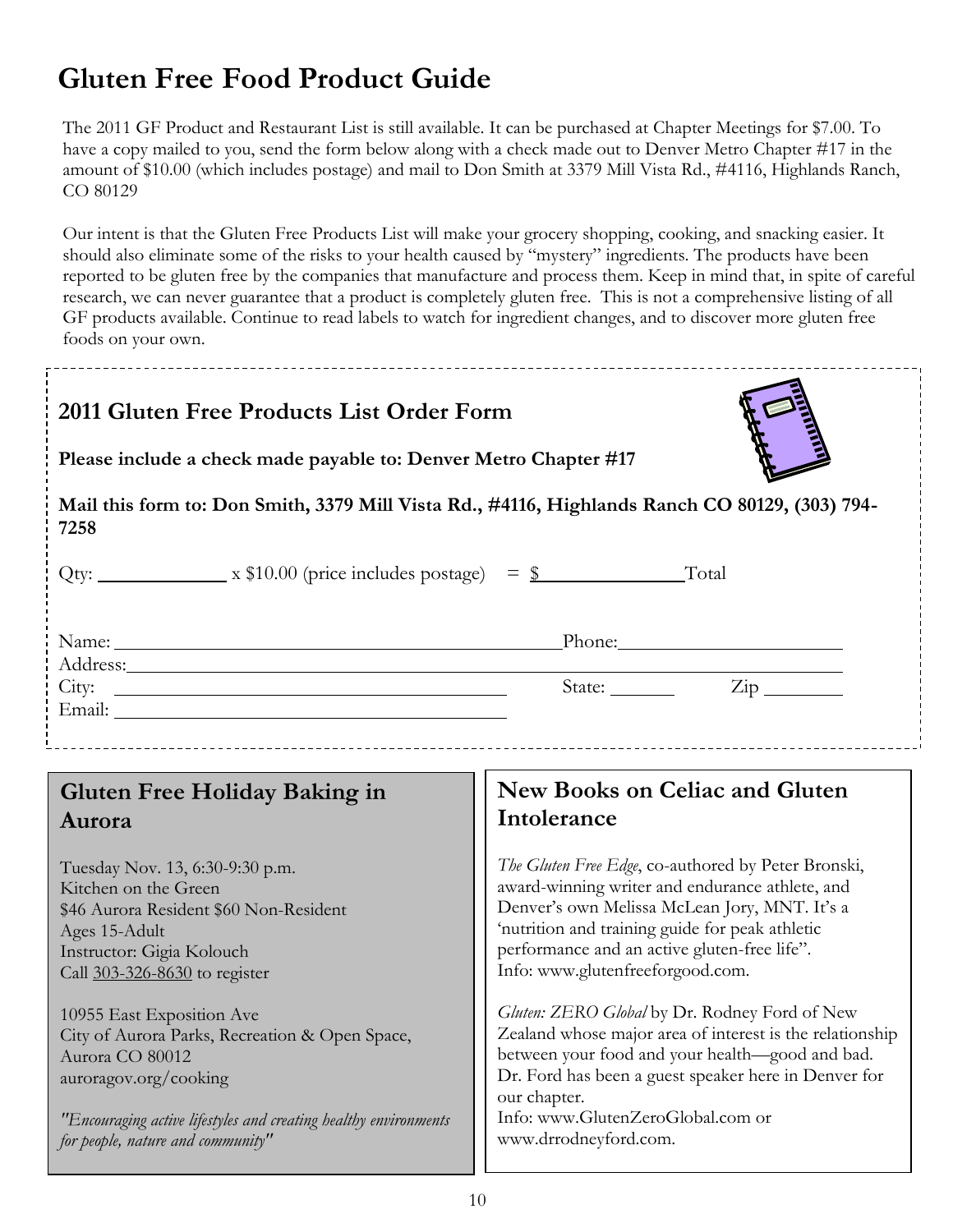# **Membership Application Form/Renewal Form**

#### **Join, Renew or Give the Gift of Membership to Denver Metro Chapter #17 of CSA/USA**

The Denver Metro Chapter is your best local resource for celiac information, support and gluten‐free socializing. **To join, renew your membership or give the gift of membership, please choose one of options below.** Denver CSA keeps all information confidential and never shares or sells to any outside individual or organization. If you're currently a member receiving a newsletter via USPS, your membership expiration date is on your mailing label.

| New Member | Renewal          | I want to give a gift of membership                                                                       |
|------------|------------------|-----------------------------------------------------------------------------------------------------------|
|            |                  |                                                                                                           |
|            |                  |                                                                                                           |
|            |                  |                                                                                                           |
|            |                  |                                                                                                           |
|            | (Please initial) | Please send my Newsletter by Email: _____ Have you received a Celiac Disease Information Packet? Yes / No |
|            |                  |                                                                                                           |

**Annual dues are \$15/year. To join, please send a check made payable to "Denver Metro Chapter #17,**  CSA/USA" and this form to: Angie Roz, 2307 Willow Creek Dr, Golden CO 80401 or visit our website at **[www.denverceliacs.org](http://www.denverceliacs.org/) to join/renew online.**

### **Looking for a Speaker on Celiac Disease?**

The medical education committee of the Denver Metro Chapter of CSA offers presentations about Celiac Disease and the gluten free diet to any audience - community groups as well as health care providers. We are especially interested in educating health care providers. Please help us accomplish this by mentioning this educational opportunity to your health care providers. For more information, contact Diane Moyer, M.S., R.D.at 720-560-3734 or by email at [dietitian@denverceliacs.org](mailto:dietitian@denverceliacs.org) or [DHMoyer720@yahoo.com.](mailto:DHMoyer720@yahoo.com)

#### **Announcement:**

Please remember to contact us when you move or change your e-mail. This is accomplished by e-mailing us at database@denverceliacs.org or in writing to Angie Roz, 2307 Willow Creek Drive, Golden CO 80401

Thank you for doing your part to ensure you receive all information we attempt to deliver to you as part of your membership.

### **Disclaimer:**

The information in this newsletter is generated by Denver Celiacs and is intended for the benefit of its members and other interested parties. The text has not been submitted for approval to the Celiac Sprue Association (CSA). Neither Denver Celiacs, nor any of its members, assume liability for the use of this information. Food manufacturers' products are subject to formula change at any time. If you cannot confirm, by the label, that a product is GF, call the company's toll-free number. When in doubt leave it out!